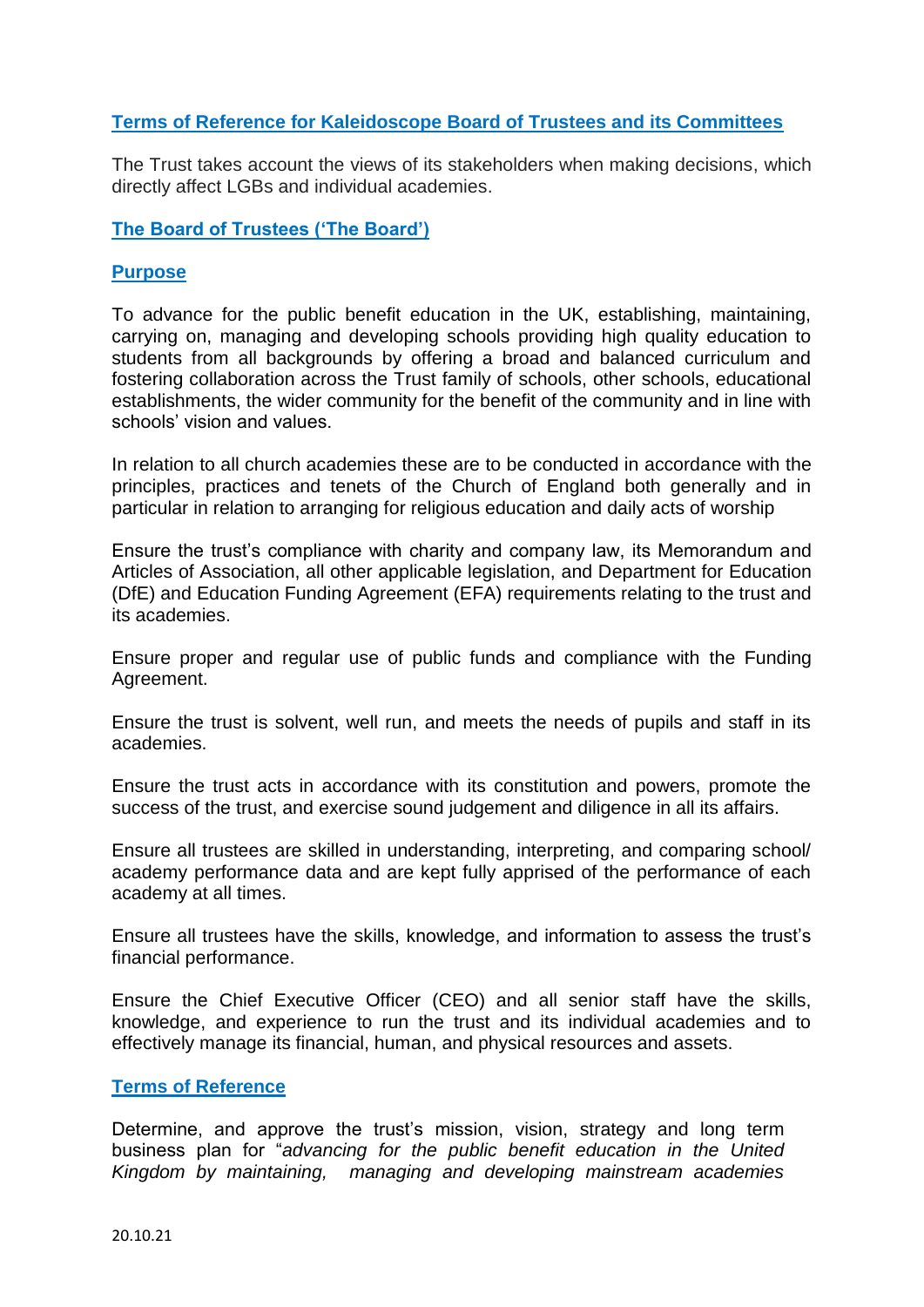*offering a broad and balanced curriculum, and special educational provision*".(to be taken from Kaleidoscope Articles)

Determine, key performance indicators and targets for the trust and its academies: monitor the trust's performance against approved plans and key performance indicators and targets.

Determinethe trust's approach to, and approve, trust wide policies and procedures for the operation and performance of all academies within the trust.

Determine constitutional matters, including procedures where the Board has discretion. Determine and establish arrangements and procedures for:

- Holding six Board meetings a year.
- Appointing and removing the chair and vice chair of the Board
- Appointing trustees to standing committees and ad-hoc committees.
- Appointing and removing the clerk to the Board.
- Appointing trustees and patrons.
- Suspending and removing any trustee or patron appointed by the Board.
- Maintaining and publishing a register of members, trustees, local governors and senior members of staff and their business interests and putting in place measures for avoiding conflicts of interest.

Determine, and establish arrangements and procedures for:

- Appointing annually the chair of any committee of the Board.
- Appointing annually, , the chair of each LGB .
- Appointing Trust Governors to LGBs and for suspending and removing any governor.
- Appointing/electing Parent and Staff Governors.

Determine and establish, the committees of the Board, including LGBs and their sub-committees, and determine their terms of reference.

Determine which functions of the Board will be delegated to committees, including LGBs, the Chief Executive Officer, Headteachers, groups and other individuals

Review the constitution, membership, terms of reference and scheme of delegation of the Board and its committees, including LGBs, annually.

Determine and establish, arrangements for making available agendas, papers, and minutes of meetings of the Board and its committees, including LGBs. [statutory requirement]

Receive reports from any committee, including LGBs, or individual, or group to whom a decision has been delegated and to consider whether any further action by the Board is necessary.

## **Education and Achievement**

Determine and establish the trust's overall approach to and arrangements and policies and procedures for: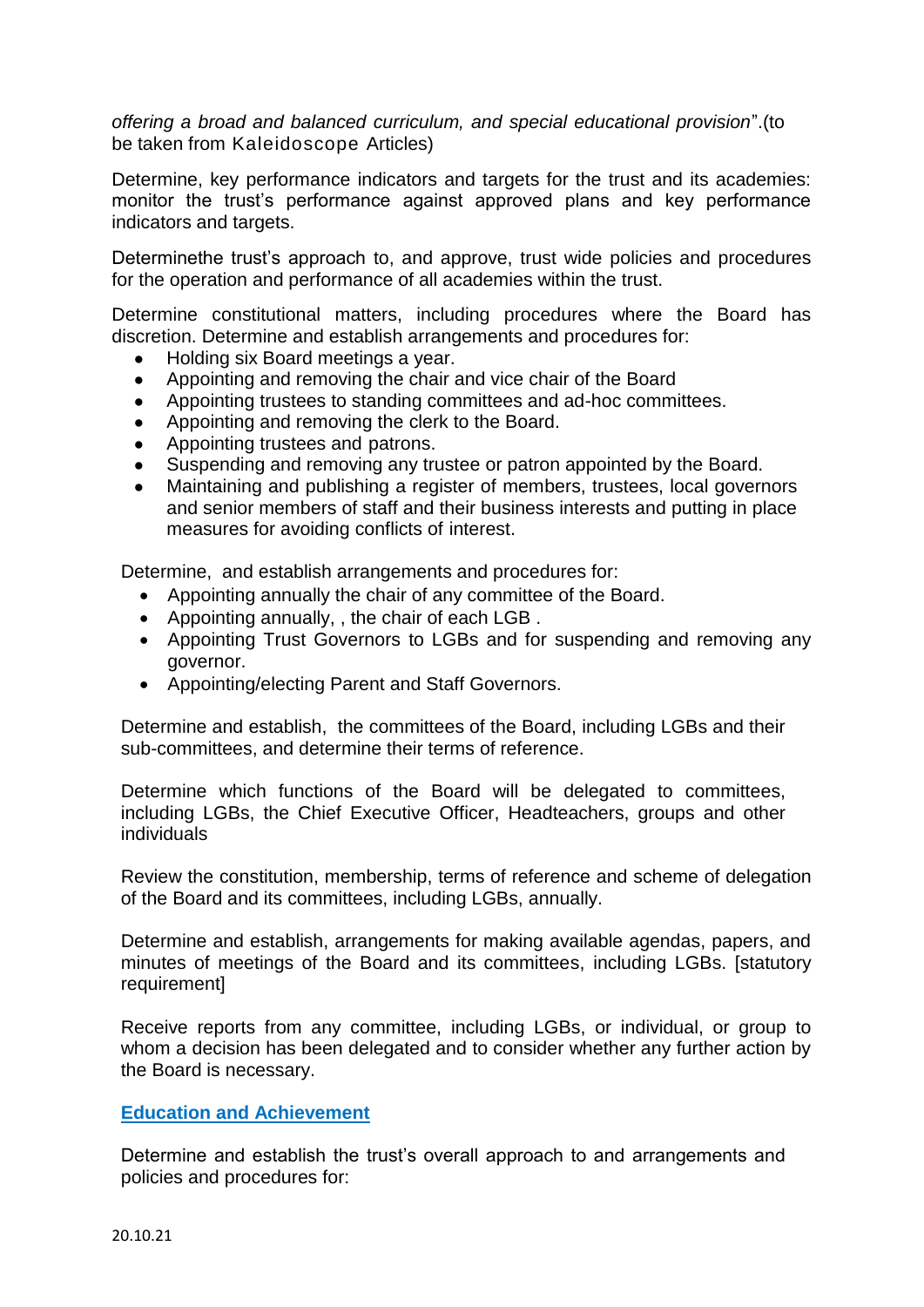- Monitoring and evaluating academy performance and improvement.
- Providing support and challenge and holding the CEO and academy Headteachers to account.
- Taking action to secure improvement/ pace of improvement in academies.

Approving, monitoring and evaluating the impact of education related policies and procedures and plans- to include:

- Data requirements to inform LGBs and the Board of standards and attainment with LGBs;
- Setting Key Performance Indicators (KPI) and challenging targets for each academy in the trust; and
- Trust-wide leadership and management arrangements.

Determine and establish, the trust's overall approach to, and policies and procedures for:

- Marketing and communications.
- Publication of information about the trust and its academies on the trust's and individual academies websites. [statutory policy]
- Complaints. [statutory policy]

Determine, and establishthe trust's admissions policy and oversubscription criteria. [statutory policy]

Make arrangements for securing independent admission appeals and independent review panels for exclusion following consultation with LGBs. [statutory policy]

### **Financial Planning, Controls, Monitoring and Management**

Ensure the trust complies with all matters of regularity, propriety, and value for money in its use of public funds and develops and implements effective financial policies and procedures. Ensure the trust develops effective and efficient systems and procedures for financial planning, internal controls, monitoring and management, propriety, audit, and for observance and compliance with all financial regulations, EFA guidance, and the Academy Trust Handbook.

Appoint external auditors: determine internal audit arrangements: determine action to be taken arising from audit reports.

Determine and establish, the financial scheme of delegation and financial authorities to the Chief Executive Officer and trust Chief Financial Officer (CFO) and individual academies.

Determine and establishthe trust's policies and procedures for:

- Accounting practices
- Asset management
- Audit
- Income
- Ordering goods, works and services
- Authorising payroll and pension decisions
- Managing conflicts of interest
- Gifts and hospitality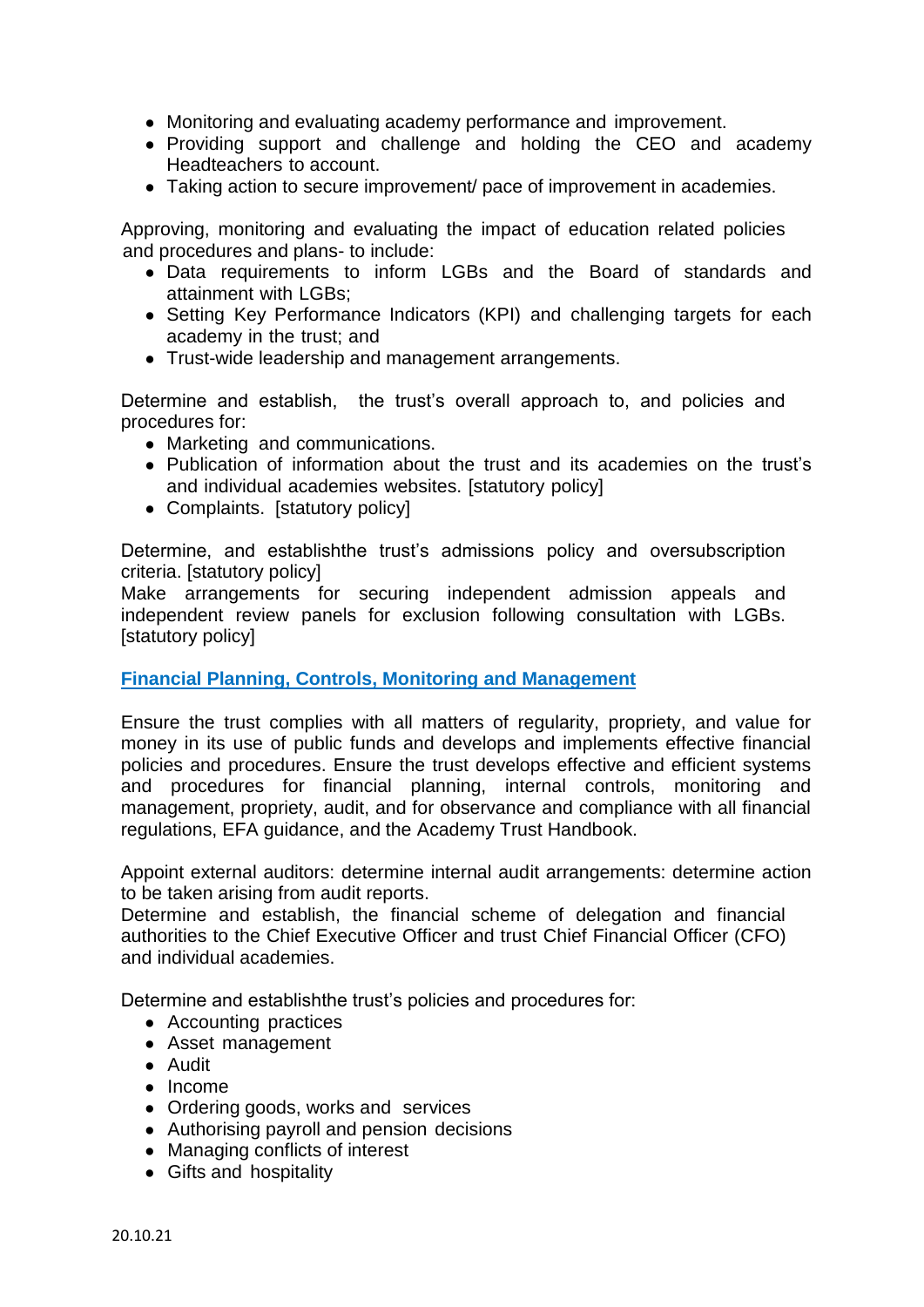- Lettings and fees
- Staff severance and compensation payments
- Charging and remissions [statutory policy]

Determine and establishbanking arrangements.

Determine, establish, and maintain, a 3 year financial plan and an investment policy and strategy. Approve all annual returns to the EFA, Companies House, and for publication on Kaleidoscope section of websites.

Determine and establish, , arrangements for, and approve, a consolidated budget and budgets for each academy and trust-wide services and support for each financial year and end of year financial statements.

Receive and consider information about the financial performance of the trust at least 3 times a year. Monitor budgets and significant virements at least termly.

Establish an appeals mechanism for individual academies if the General Annual Grant (GAG) is pooled.

Monitor pupil/students admission numbers overall and in each academy. Determine and establish, arrangements for organisational change (i.e. changes in the number, age range, size and location of academies).

Determine and establisharrangements for bidding for and allocating capital funding and for allocating funding for the maintenance, improvement, and expansion of the trust's buildings and estate

# **Human Resources**

Ensure the trust complies with all legislation and develops and implements sound policies and procedures relating to the recruitment and employment of staff. Determine and establish, arrangements, and a scheme of delegation, for all matters relating to the recruitment and employment of staff to include the development of policies, procedures, and plans:

- To recruit (in compliance with safeguarding requirements), remunerate, retain, performance manage, and develop all staff.
- To establish a central record of recruitment and vetting checks
- To establish trust wide salary, pensions, severance, records, and terms and conditions policies and procedures.
- For conduct, discipline, capability, grievance procedures. [statutory policy]
- For allegations of abuse against staff procedures. [statutory policy]
- For equalities information and objectives for publication. [statutory policy]
- For accessibility. Istatutory policyl
- For industrial relations.
- For workforce succession planning.

Establish, a staffing structure for central/ trust wide staff.

Establish arrangements for the recruitment, appointment, and remuneration, and performance management of the Chief Executive Officer and a Chief Financial Officer.

Establish in partnership with Chairs of LGBs arrangements for the recruitment,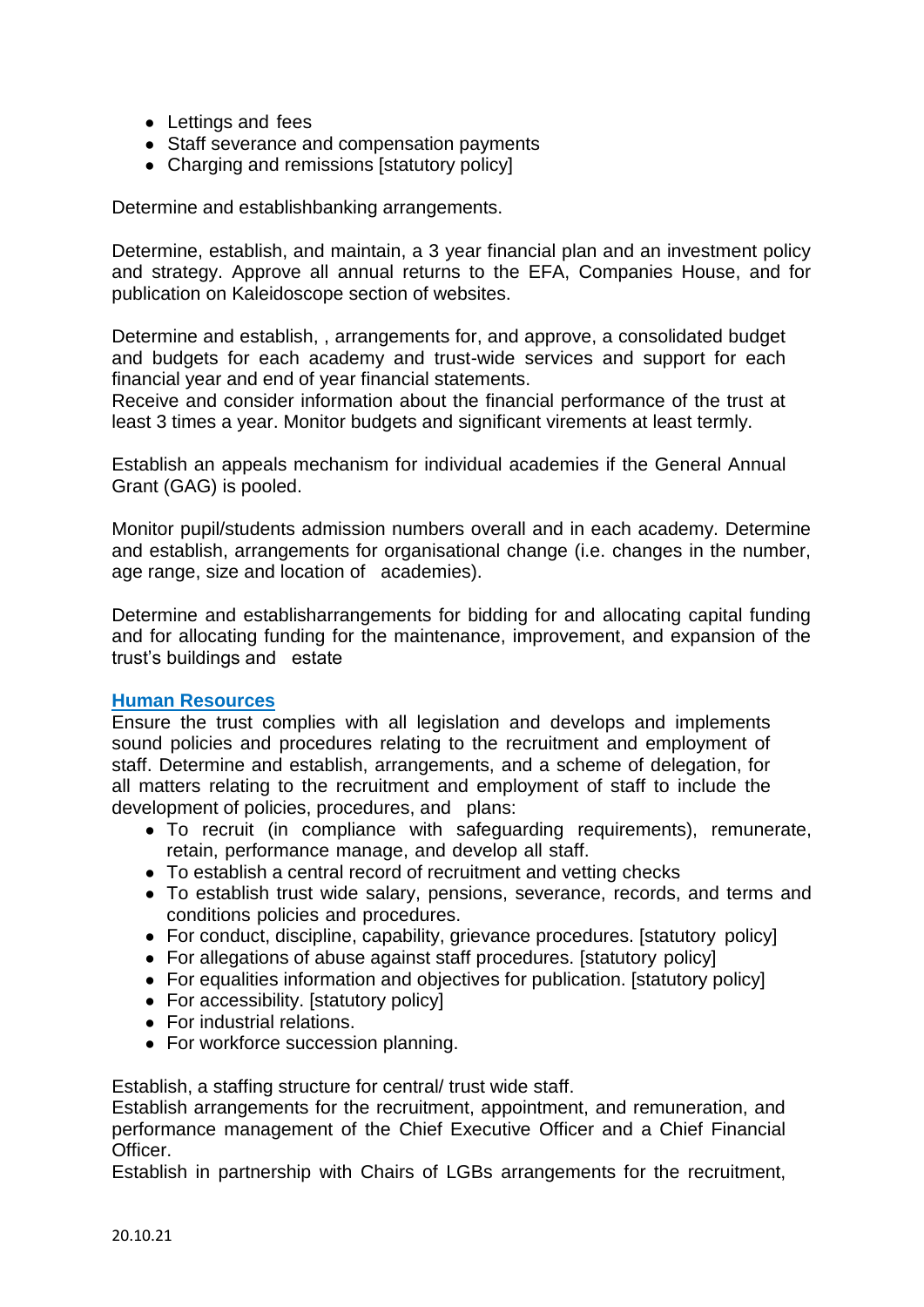appointment, and remuneration, and performance management of academy Headteachers.

**Buildings and Sites, Health and Safety, and ICT**

Establish arrangements, for developing, approving, implementing and reviewing:

- Improvement and maintenance plans for the trust's buildings and sites and ICT
- Premises management policy and plans. [statutory policy]
- Plans for the purchase or disposal of any freehold property, and for granting or taking up of leasehold or tenancy of land or buildings.

Establish arrangements for ensuring, full compliance with all health and safety legislation and for developing, approving, implementing and reviewing policies and procedures for:

- Health, safety and security. [statutory policy]
- Data protection. [statutory policy]
- Freedom of information. [statutory policy]

Establish arrangements for ensuring that health and safety issues are appropriately prioritised for action and staff are appropriately trained.

## **Procurement**

Establish, the trust's overall approach to, and policies and procedures and arrangements for, the procurement of goods, works, and services for the trust as a whole and for individual academies within the trust.

Determine which goods, works, and services will be procured centrally on behalf of all academies in the trust and determine which goods, works, and services may be procured, in line with the trust's procurement and competitive tendering policy and list of approved suppliers, by individual Local Governing Bodies

Ensure a competitive tendering policy is in place and is applied for all relevant procurement.

Ensure compliance with best practice in procurement, the European Procurement Directive, and the requirements and guidance in the academies financial handbook for regularity, propriety, and value for money in procurement.

Approve a scheme of delegation for all procurement activity and a manual of guidance and ensure all staff engaged in procurement have the appropriate skills and training to effectively procure and manage contracts for goods, works, and services.

Ensure that any contracts for services provided by a trustee, or persons/bodies related to the trustee, are properly procured and represent value for money. Ensure that any fees and consultancy rates included within any such contracts are provided with no element of profit, are reasonable, represent value for money and are good use of public funds.

Seek prior, written permission from the EFA, and if required approval from HM Treasury, for any situations where a transaction is irregular, improper or does not provide value for money.

**Membership-** The list of current trustees is set out on the Trust's website.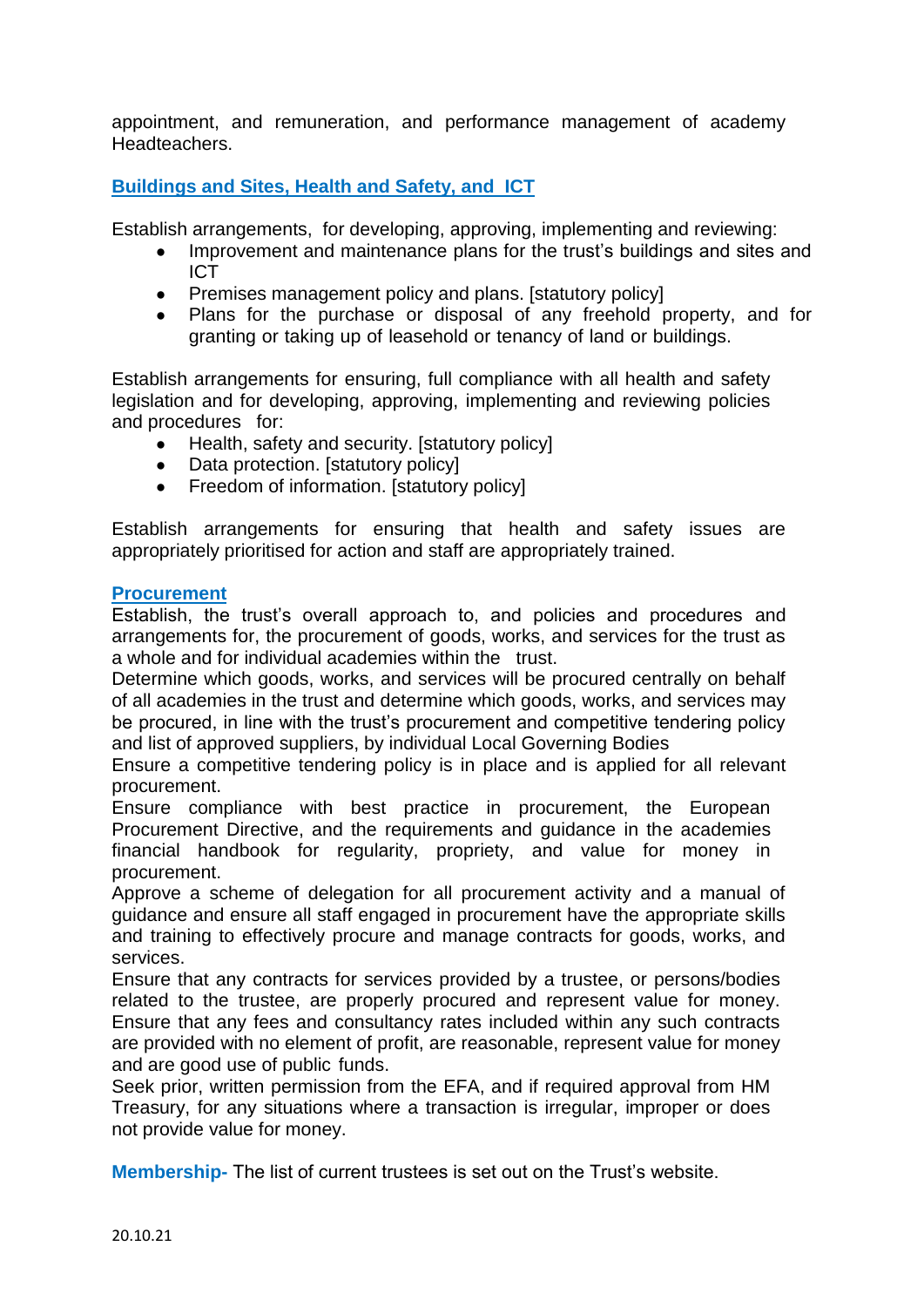**Term of Office-** Trustees- 4 years. The CEO holds office ex-officio as long as he/she is in post. Any trustee can be re-elected or re-appointed.

**Organisation-** Chair and Vice-chair appointed annually. Quorum: 3 or one third of the total number of trustees if greater. Two thirds of trustees required to appoint or remove trustees, remove the chair, or appoint parent trustees. To meet at least 3 times a year and additionally as and when required as determined by the Trust Board.

Three trustees may requisition a meeting. One vote per trustee. The Chair has a casting vote.

**Disqualification-** a trustee who is employed by the trust may not be the Chair or Vice chair.

**Professional Advisers to the Board of Trustees-** the CEO of the trust, the CFO and any other member of staff with trust wide responsibilities, as appropriate and any additional advisers as appropriate.

#### **Responsibilities Delegated to the CEO**

The CEO has delegated powers and duties in respect of the overall leadership, management, and achievement of the trust and responsibility for ensuring the implementation of agreed policy.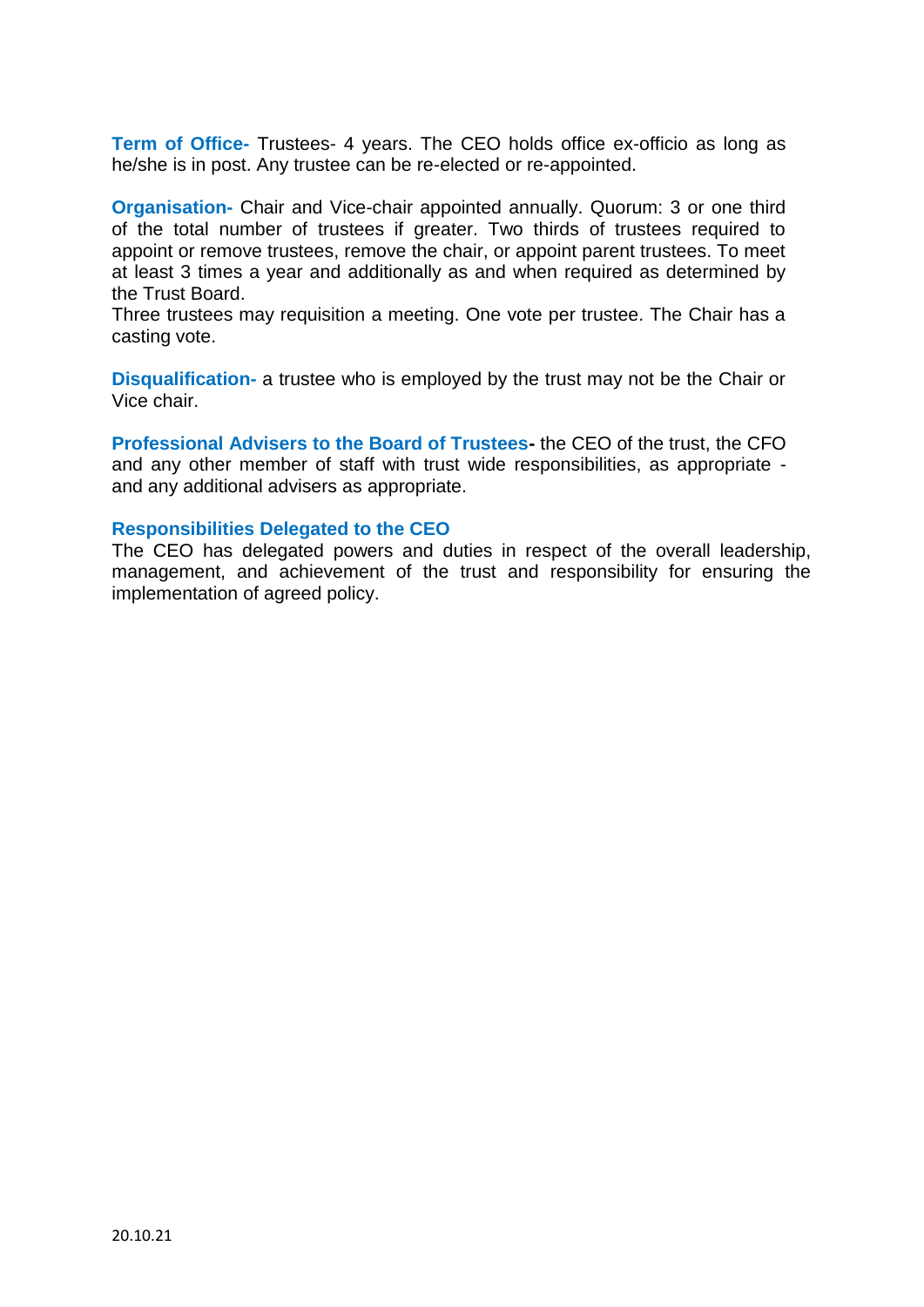# **Audit and Risk Committee**

## **Purpose**

To provide the Board with assurances over the suitability of, and compliance with, the trust's financial systems and controls.

## **Terms of Reference**

Financial Planning, Controls, Monitoring, Management, Propriety, Audit, and Value for Money

Review the scope, adequacy and effectiveness of the trust's internal financial controls, including internal audit and internal control and management systems; identify risks and agree programme of work to address risks.

The scope of work will be in line with Section 3: Internal Scrutiny, of the aAcademy Trust Handbook (ATH).

Recommend to the Board, for approval, the most appropriate way of carrying out risk review and the checking of financial controls in line with the trust's stage of development and size through:

- The performance of a supplementary programme of work by the trust's external *auditor or;*
- The appointment of a non-employed trustee with an appropriate level of qualifications and/or experience to check the trust's internal controls, who neither charges, nor is paid by the trust for their work;

Establish and monitor the effectiveness of this approach. Keep under review the appropriateness of this approach as the trust develops and grows: make recommendations to the Board for any change in approach.

Ensure any recommendations for improvement by external auditors, internal audit review, or by external agencies e.g. the EFA or DfE, once agreed by the Board, are carried out. In partnership with LGBs monitor and evaluate the impact of actions taken.

Report on value for money of the trust on a regular basis.

Review and report to trustees the management of counter-fraud policy and procedures and review reports of any incidents that may arise.

Review and approve the statements on regularity, propriety, and compliance by the accounting officer to be included in the annual report concerning internal controls and risk management, prior to consideration by the Board.

Determine and establish, following consultation with LGBs, arrangements for developing, approving, implementing and reviewing the trust's policies and procedures for: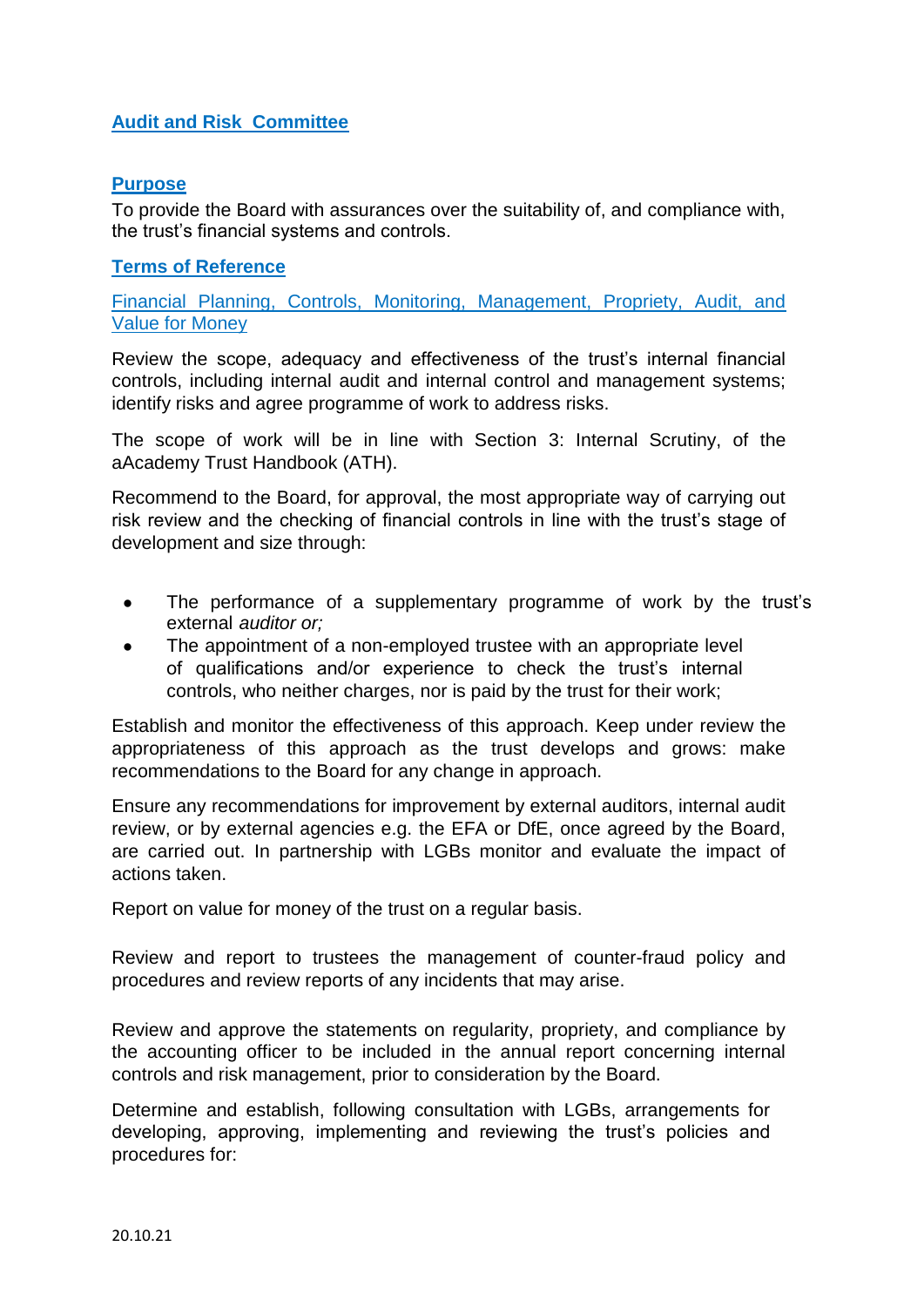- A code of conduct and ethics for staff.
- A code of practice for trustees/governors.
- Related corporate responsibility policies.

## Risk Management and Business Continuity

Determine and establish, arrangements for:

- Conducting a comprehensive risk assessment, approving a risk register and risk mitigation plan -reporting termly on risk to the Board.
- Approving and updating a business continuity plan- reporting annually to the Trust Board.
- Approving a whistle blowing policy and keeping under review the adequacy and security of the trust's arrangements for its employees and contractors to raise concerns, in confidence, about possible wrongdoing in financial reporting or other matters.

#### **Membership**

Members of the Audit and Risk Committee shall be appointed by the Board and shall be made up of at least 3 trustees. Additionally persons who are not trustees, with specialist skills and experience, may be appointed by the Board to the Committee provided that trustees are in the majority.

Whenever possible a majority of trustees of the Audit and Risk Committee shall be independent non-executive trustees at least one of whom should have recent and relevant financial experience. The Chair may not be a member of any other committee, nor can they be the Chair of Trustees (ATH, 3.10).

The Committee shall appoint the Audit and Risk Committee chair who shall, whenever possible, be an independent non-executive trustee.

Only members of the Audit and Risk Committee have the right to attend Audit and Risk Committee meetings. However, other individuals such as the CEO (Accounting Officer), the CFO and representatives of external advisers may be invited to attend all or part of any meeting as and when appropriate, but not vote.

The external auditors will be invited to attend meetings of the Audit and Risk Committee on a regular basis.

**Term of Office-** Trustees and co-opted members- 4 years. Trustees/ persons who are not trustees can be re-appointed.

**Organisation-** Chair appointed annually by the Committee. Terms of reference, constitution, and membership- to be reviewed annually. Quorum: 3 of which the majority must be Trustees. To meet at least 3 times a year, and as and when required in addition as determined by the committee.

**Professional Advisers to the Committee**- CEO (Accounting Officer), CFO, and any additional advisers as appropriate.

**Disqualification**-any trustee who is a member of staff, other than the CEO (Accounting Officer) and CFO who should attend, but not vote.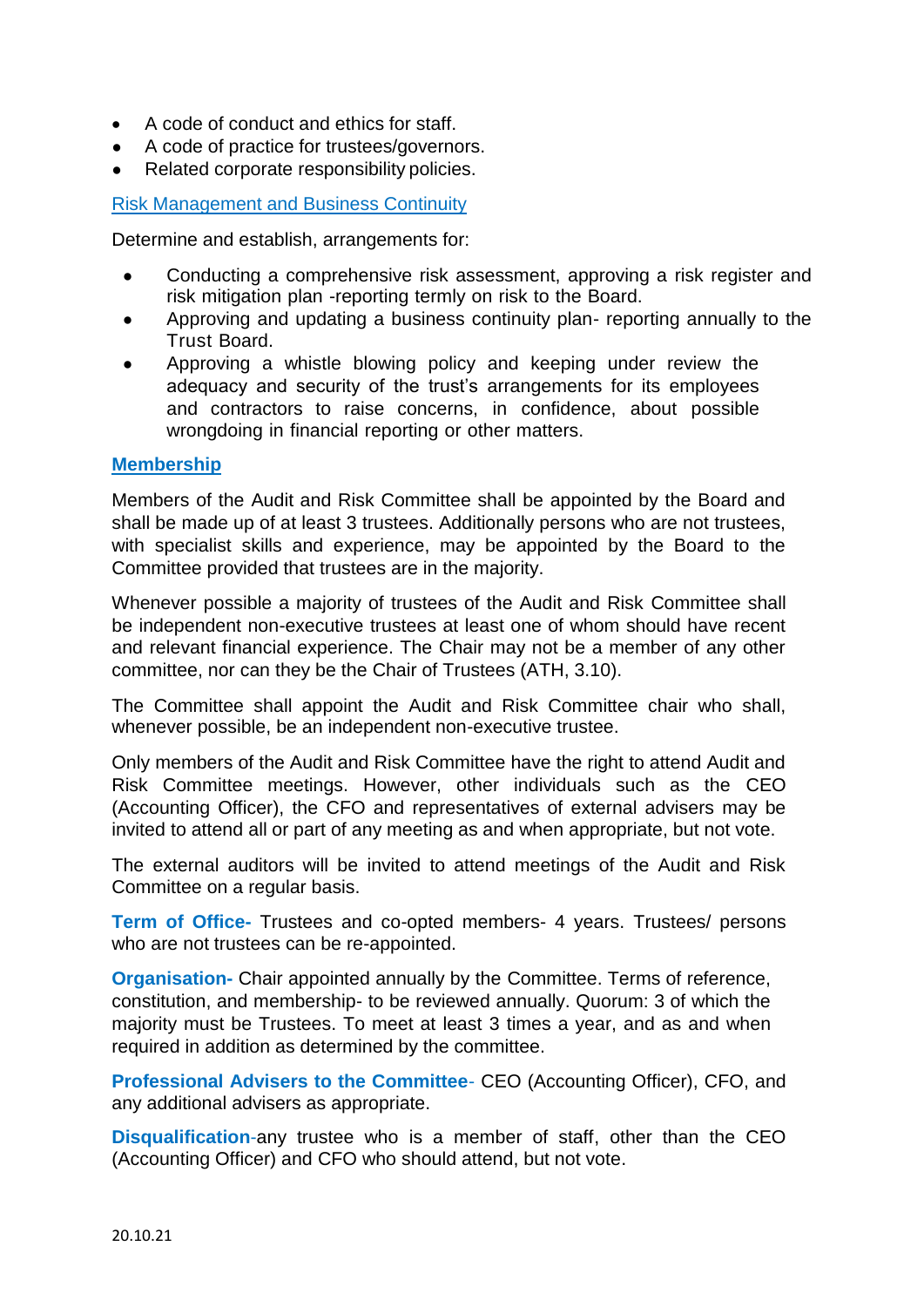# **Standards Committee**

## **Purpose**

The Standards Committee operates under a Scheme of Delegation from the Trust Board. It must at all times adhere to its Terms of Reference. Its deliberations and actions should include proper planning, monitoring, probity and business professionalism in overseeing its management of standards within all Academies within the Trust.

The Standards Committee will make recommendations to the Kaleidoscope Multi-Academy Trust Board for consideration and ratification. This to include the overarching standards and delivery of performance targets for Academies within the Trust.

## **Terms of reference**

All matters within the scope of standards within individual Academies and policies and strategies that relate to it.

The key areas of delegation cover:

- Review of curriculum, teaching and learning policies across all Academies  $\Box$ in the Trust
- Reviewing quality standards and targets for each Academy  $\Box$
- $\Box$ Reviewing training and development programmes for all staff in the Trust
- Reviewing the appropriate level of skills for all local governors  $\Box$

### *Scope*

- (i) Work with the CEO to annually set, monitor and review the standards and performance targets for each Academy in the Trust and recommend to the Kaleidoscope Trust Board any financial implications or support needed to deliver this.
- (ii) Work with the CEO to review the School Development Plan for each Academy and monitor and review 3x per year the progress made by Kaleidoscope schools in delivering those standards and performance targets.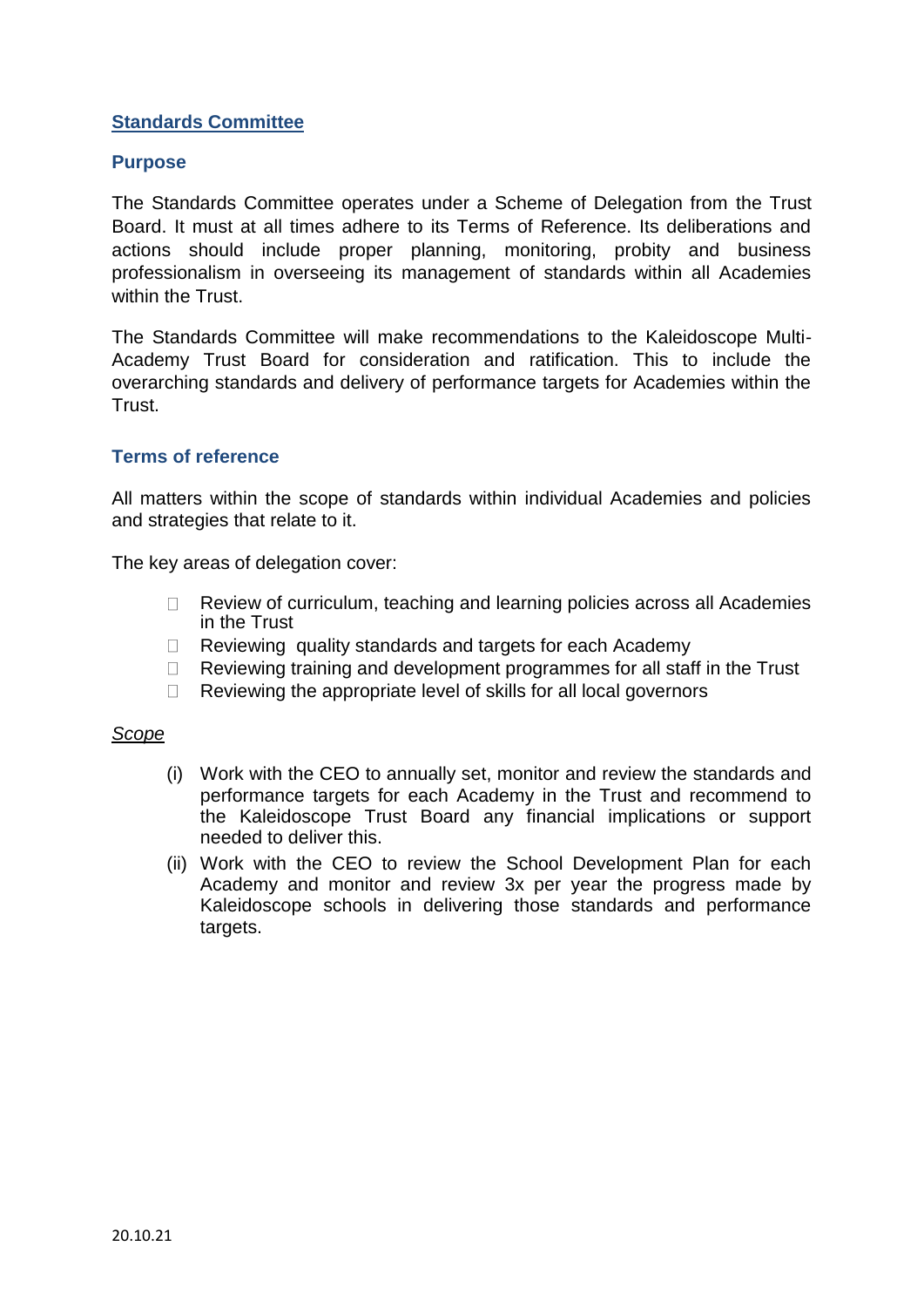

child-centric, creative and innovative, community focused, collaborative but distinctive with a culture of high quality pedagogy, striving for and sharing best practice \_\_\_\_\_\_\_\_\_\_\_\_\_\_\_\_\_\_\_\_\_\_\_\_\_\_\_\_\_\_\_\_\_\_\_\_\_\_\_\_\_\_\_\_\_\_\_\_\_\_\_\_\_\_\_\_\_\_\_\_\_\_\_\_\_\_\_\_\_\_\_\_\_\_\_\_\_\_\_\_\_\_\_\_\_\_\_\_\_\_\_\_\_\_\_\_\_\_\_\_\_\_\_\_\_\_\_\_\_\_\_\_

- (iii) Consider and agree any recommendations from the Chief Executive and the Local Governing Body on the level of support required by an Academy from the Trust to achieve those standards and performance targets.
- (iv) Monitor and review teaching and learning policies that effectively deliver the unique ethos and values of Kaleidoscope Multi- Academy Trust.
- (v) Monitor the effectiveness of these policies in delivering the required standards and performance targets within each Academy within the Trust, including feedback from Local Governing Bodies. To recommend appropriate action to the Trust Board where Local Governing Bodies have been identified as not implementing Trust policies.
- (vi) Where a Local Governing Body has been identified as being ineffective in supporting the Chief Executive, Executive Headteacher/ Headteacher/ Head of School in raising standards to invite the Chair and Vice-chair of the Local Governing Body to a meeting of the Standards Committee to reach agreement on a positive course of action to address the concerns.
- (vii) Monitor and review the annual skills audit carried out by each Local Governing Body and consider any actions required to strengthen the skills of local governors including challenging the senior leadership on standards and performance targets, the review of implementation of Trust policies on curriculum, teaching and learning and membership of committees established to address HR issues within the Academy.
- (viii)Monitor and review staff development programmes across the Trust as a whole and in individual Academies to ensure that staff have the skills to achieve the standards and performance targets that have been set.

# **Membership**

The membership of the Committee will consist of:

- $\Box$ The Chief Executive
- Two other Trustees  $\Box$

Other persons may also be invited to attend for all or part of any meeting, as appropriate. This includes the Chair of a Local Governing Body and members of the Executive Leadership Team when needed.

A Trustee, other than the Chief Executive, Chair or Vice-chair of the Trust Board will be appointed as Chair of the Standards Committee and will lead on feedback on recommendations for consideration by the Trust Board.

**Term of Office-** Trustees and co-opted members- 4 years. Trustees/ persons who are not trustees can be re-appointed.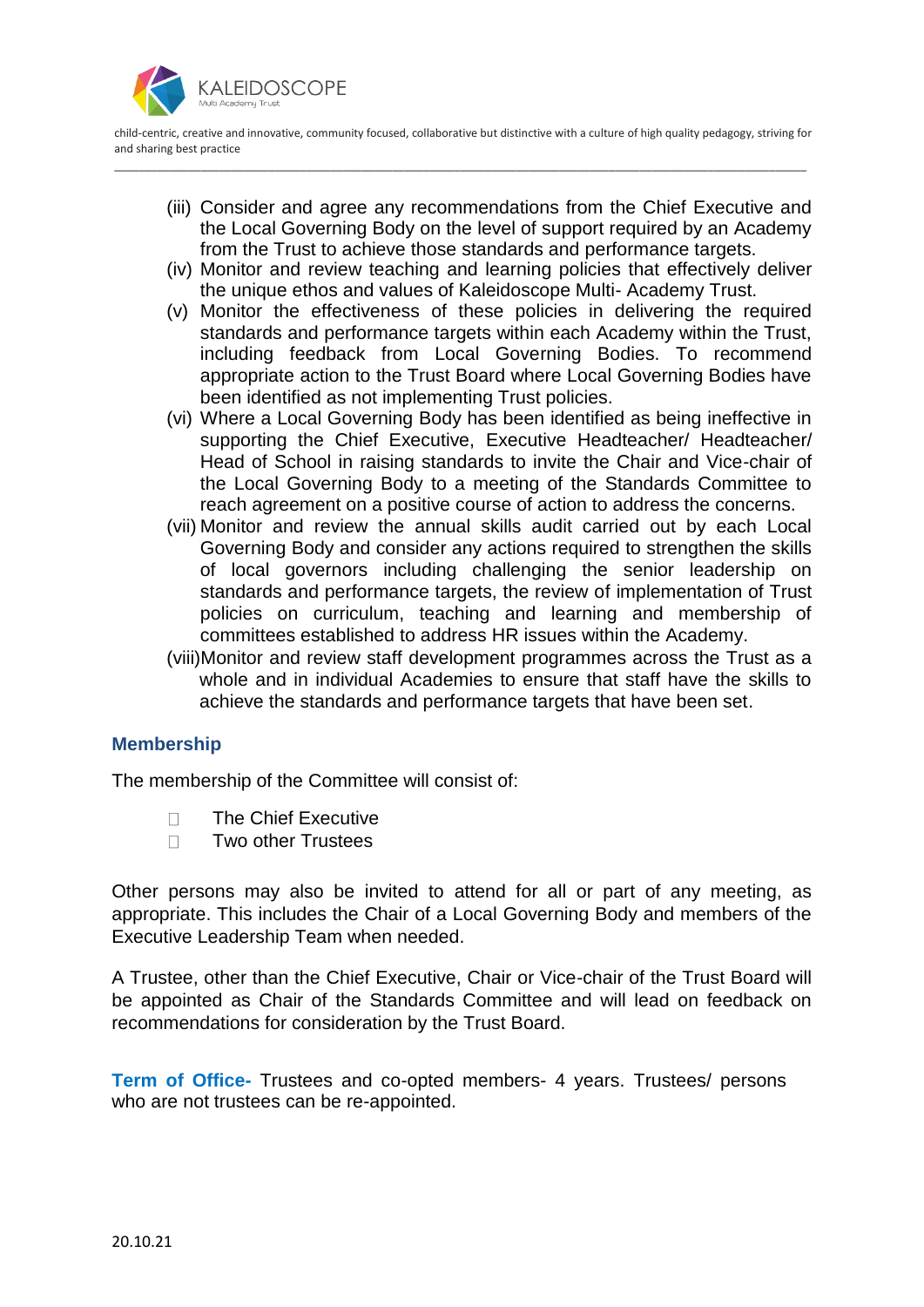

child-centric, creative and innovative, community focused, collaborative but distinctive with a culture of high quality pedagogy, striving for and sharing best practice \_\_\_\_\_\_\_\_\_\_\_\_\_\_\_\_\_\_\_\_\_\_\_\_\_\_\_\_\_\_\_\_\_\_\_\_\_\_\_\_\_\_\_\_\_\_\_\_\_\_\_\_\_\_\_\_\_\_\_\_\_\_\_\_\_\_\_\_\_\_\_\_\_\_\_\_\_\_\_\_\_\_\_\_\_\_\_\_\_\_\_\_\_\_\_\_\_\_\_\_\_\_\_\_\_\_\_\_\_\_\_\_

# **Organisation-**

Chair appointed annually by the Committee. Terms of reference, constitution, and membership- to be reviewed annually.

- (i) The Standards Committee should normally meet termly after the meeting of the Local Governing Body and before Trust Board.
- (ii) A special meeting may be called if there is a significant Standards issue requiring a recommendation to be made to the Trust Board. A special meeting can be called by the Chief Executive or Chair of the Committee.
- (iii) Quorum for a meeting will be two Trustees (including the Chief Executive).
- (iv) Only Trustees on the committee have the right to vote. Decisions taken on a vote will be carried by a simple majority. If the vote is tied, the Chair will have a casting vote.
- (v) Any Trustee has the right to attend a meeting of the Committee and participate in the discussion. However, a Trustee who is not a member of the Committee does not have the right to vote.
- (vi) The Chair of a Local Governing Body has the right to ask to attend a meeting of the Committee if there is an item that will impact upon an Academy for which the Local Governing Body has responsibility. It is for the Chair of the Committee in consultation with the Chief Executive to determine whether or not that request is agreed.
- (vii) The Chief Executive has the right to invite any member of the Executive Leadership Team to attend a meeting of the Committee unless they have a pecuniary interest in matters being discussed.
- (viii)Any meeting of the Standards Committee will be fully minuted and recorded. All minutes will be approved and published within fourteen days of the meeting (subject to appropriate dedactions) to the agreed recipients – which are likely to include:
	- All Trustees;  $\Box$
	- $\Box$ the Chairperson of the Kaleidoscope Trust Board; and
	- $\Box$ the Chief Executive Officer.
- (viii) A copy of these minutes will be stored centrally and will be made available on request to interested parties.

**Professional Advisers to the Committee**- CEO (Accounting Officer), any additional advisers as appropriate.

**Disqualification**-any trustee who is a member of staff, other than the CEO (Accounting Officer) who should attend, but not vote.